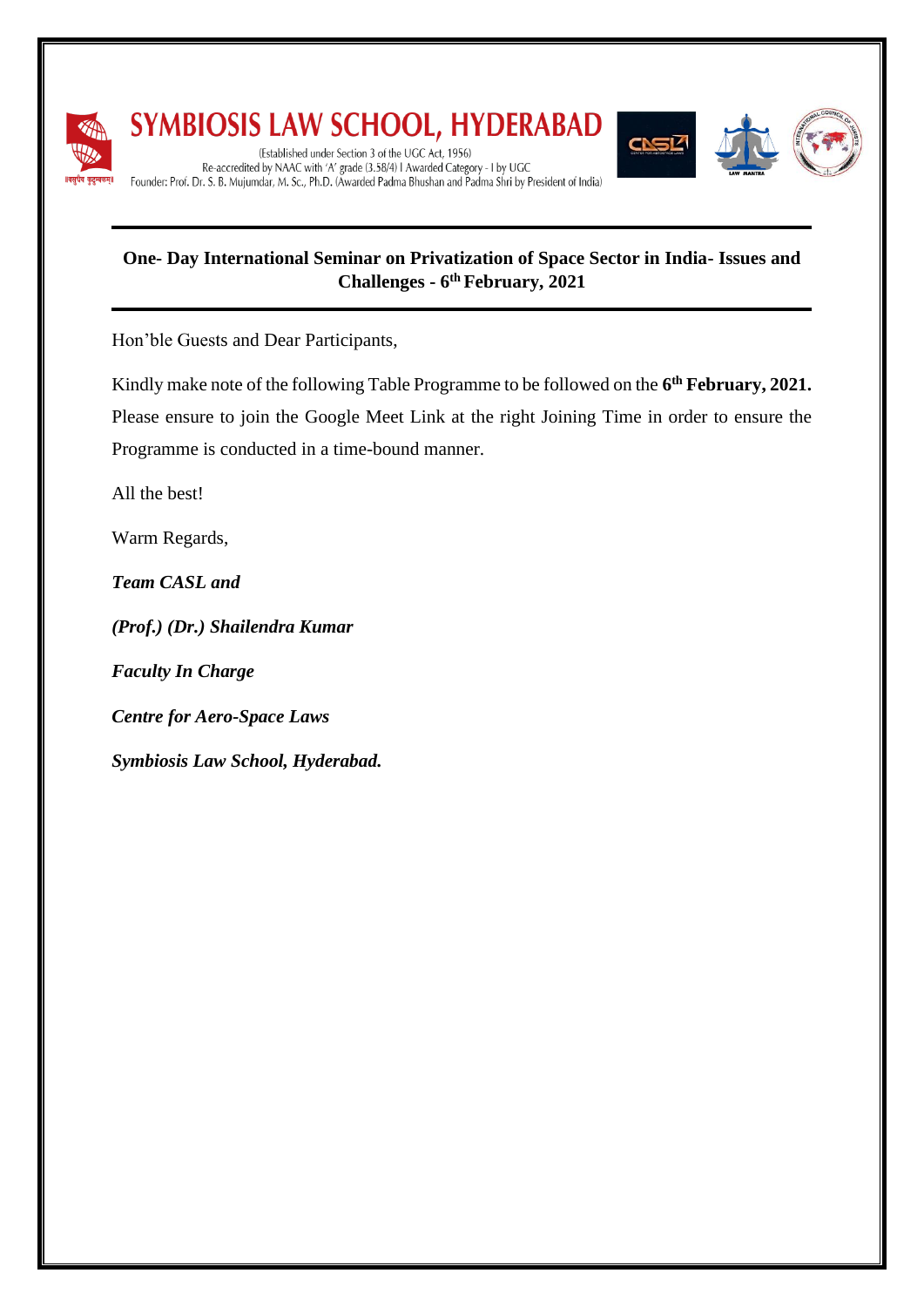## **TABLE PROGRAMME**

| <b>INAUGURATION SESSION</b> |                                                                                                                                                                                                                           |                     |
|-----------------------------|---------------------------------------------------------------------------------------------------------------------------------------------------------------------------------------------------------------------------|---------------------|
| <b>TIME</b>                 | <b>SPEAKER/ EVENT</b>                                                                                                                                                                                                     | <b>JOINING TIME</b> |
| $09:30 - 09:40$ AM          | <b>Welcome Address</b><br>Prof. (Dr.) Sarfaraz Ahmed Khan<br>(Director, SLSH)                                                                                                                                             |                     |
| 09:45: 10:05 AM             | Keynote Address by Prof. (Dr.)<br><b>Sandeepa Bhat</b><br>(Professor of Law NUJS, Advisor to<br>Seminar)                                                                                                                  |                     |
| 10:05-10:25 AM              | Presidential Address by Chief Guest,<br>Dr. Ricky J Lee, Adjunct Professor<br>of Law, University of Notre Dame,<br>Australia on State Responsibility                                                                      | 09:15 AM            |
| $10:25 - 10:30$             | Vote of Thanks by Dr. Shailendra<br><b>Kumar, Faculty In-charge Centre</b><br>for AeroSpace Laws, Symbiosis Law<br>School, Hyderabad.                                                                                     |                     |
|                             | <b>SESSION-1</b>                                                                                                                                                                                                          |                     |
| <b>TIME</b>                 | <b>SPEAKER/ EVENT</b>                                                                                                                                                                                                     | <b>JOINING TIME</b> |
| $10:45:11:05$ AM            | Honorary Address by Guest of<br>Honour, Hamza Hameed, Legal<br>Consultant, Italy on Importance of<br>an Uniform System of Secured<br>Transactions Law in Order to<br>promote Asset-based Financing in<br>the Space Sector |                     |
| 11:10-11:30 AM              | Honorary Address by Guest of<br>Honour, Attila Sipos, Expert in<br>International Air Law and Aviation<br>Policy, Hungary on The Future of<br>Mankind in Outer Space. Shall we<br>Exploit the Possession of<br>Everybody?  | 9:15 AM             |
| $11:35 - 11:45$ AM          | Presentation by Akanksha Marwah<br>on Common Heritage of Mankind<br>and Conundrum of Outer Space<br>Privatization: Through the lens of<br><b>Outer Space Commercialization</b>                                            |                     |
| 11:50 AM-12:00 Noon         | Presentation by Dr. Deva Prasad M<br>on The 'New Space' and Emerging<br>Challenges for the International<br><b>Space Law Framework</b>                                                                                    |                     |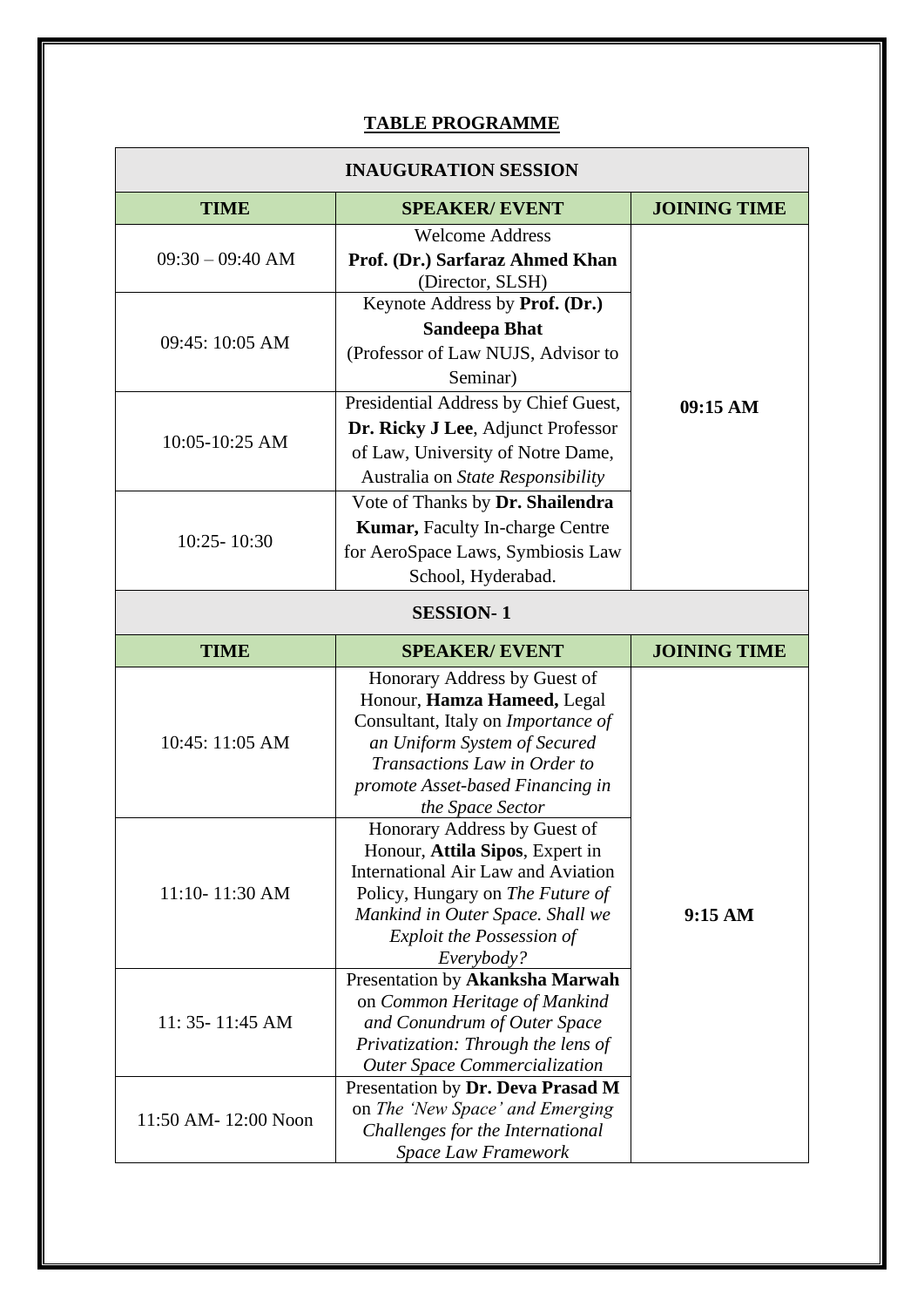| $12:05 - 12:15 \text{ PM}$  | Presentation by Dr. Biswanath<br><b>Gupta</b> on <i>Law and Security Issues in</i><br><b>Commercial Outer Space Activities:</b><br>A Case of India |  |
|-----------------------------|----------------------------------------------------------------------------------------------------------------------------------------------------|--|
| 12:20-12:30 PM              | <b>Question and Answer Session</b>                                                                                                                 |  |
| LUNCH BREAK (12:20-1:30 PM) |                                                                                                                                                    |  |

|                   | <b>SESSION-2</b>                                                                                                                                                                                                                                                       |                     |
|-------------------|------------------------------------------------------------------------------------------------------------------------------------------------------------------------------------------------------------------------------------------------------------------------|---------------------|
| <b>TIME</b>       | <b>SPEAKER/ EVENT</b>                                                                                                                                                                                                                                                  | <b>JOINING TIME</b> |
| $1:30-1:50$ PM    | Honorary Address by Guest of<br>Honour, Christopher Newman,<br>Professor of Space Law & Policy,<br>Northumbria University, Newcastle<br>on Legal Challenges facing Indian<br>space actors in respect of Future<br>Rendezvous and Proximity<br><i><b>Operations</b></i> | $1:15$ PM           |
| $01:55 - 2:15$ PM | Honorary Address by Dr. Tomasz<br>Balcerzak, Adjuct Professor at<br>Łazarski University, Warsaw, Poland<br>and Expert European Research<br>Executive Agency for Aviation and<br>Space on Space Debris- Legal and<br><b>Technological Problems.</b>                     |                     |
| $2:20 - 2:30$ PM  | Presentation by Ms. Upasana<br><b>Dasgupta</b> on Regulatory Regime in<br>Space Sector in India and State<br>responsibility                                                                                                                                            |                     |
| $2:35 - 2:45$ PM  | Presentation by Ch. Amrita<br><b>Gulshan</b> on <i>Contemporary Issues in</i><br>The Traditional Concepts of<br>Responsibility and Liability in The<br>Age of Space Commercialization                                                                                  |                     |
| 2:50-3:00 PM      | <b>Ouestion and Answer Session</b>                                                                                                                                                                                                                                     |                     |
|                   | <b>SESSION-3 &amp; VALEDICTORY SESSION</b>                                                                                                                                                                                                                             |                     |
| <b>TIME</b>       | <b>SPEAKER/ EVENT</b>                                                                                                                                                                                                                                                  | <b>JOINING TIME</b> |
| 03:15 - 03:35 PM  | Honorary Address by Dr. V.<br><b>Balakista Reddy on Indian Space</b><br><b>Industry Post COVID-19</b>                                                                                                                                                                  |                     |
| 03:40-03:50 PM    | Presentation by Dr. Shaik Nizam<br><b>Ahmed Shafi</b> on <i>Public -Private</i><br>Partnership in the Development of                                                                                                                                                   | 01:15 PM            |

*Space Infrastructure in India: An International Perspective*